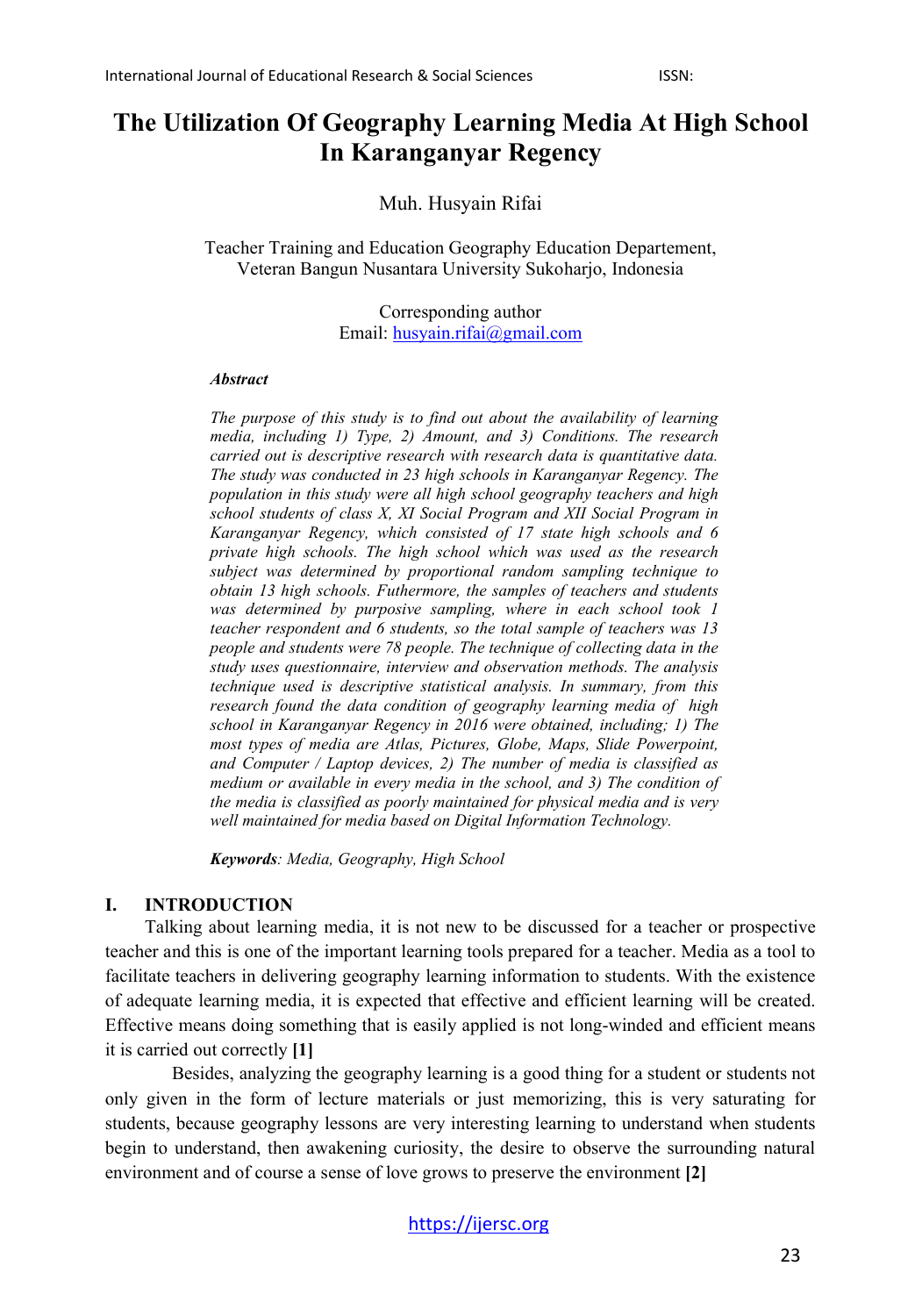As an example, when a teacher is faced with teaching material about the occurrence of volcanic symptoms to students where there is no volcanic phenomenon in the area, and they also have not directly seen the real volcanic event when the volcano erupts, then the task of a teacher explains the origin of the incident as an about magma intrusion, magma eruption. Teachers can tell their students a lot because they read a lot of books, when the teacher is good at telling stories, of course the story is very interesting for the students, but not all teachers have good storytelling skills, just telling stories will take a long time. Students' understanding is not the same, so students can interpret what the teacher is talking about.

The method that is definitely awaited by students is that a teacher can explain using learning media, such as pictures, paintings, photos, three-dimensional animated slides, videos, power points, regarding the volcanic symptoms, this method is very helpful for a geography teacher, so that it can save words, time, so that a teacher's explanation when accompanied by learning media makes students interested and motivated in learning, so that the information provided is in accordance with the flow of the event **[3]**

Geography teachers at the high school level in Central Java, especially in Karanganyar Regency, still have difficulties in obtaining and operating geography learning media in accordance with the basic competencies to be achieved. This can be seen from the observations in 5 schools with 6 teacher respondents (we kept secret) which were observed, including Kerjo High School, Mojogedang High School, Karangpandan High School, Kanisius Bharata High School, and Kebakramat High School.

Improving the quality of geography learning through the use of learning media innovations outlined in the regulation of the Minister of National Education of the Republic of Indonesia No. 16 of 2017 concerning the standard of academic qualifications and pedagogical competencies covering 10 teacher core competencies that must be mastered, including; (1) Mastering the characteristics of students from the physical, moral, spiritual, social, cultural, emotional, and intellectual aspects; (2) mastering learning theory and learning principles that educate; (3) developing a curriculum related to the subject being taught; (4) organizing educational learning; (5) utilizing information and communication technology for the benefit of learning; (6) facilitating the development of potential students to actualize various potentials; (7) communicate effectively, empathic, and politely with students; (8) conduct assessment and evaluation of learning processes and results; (9) utilizing the results of evaluation and evaluation for the sake of learning; and (10) conduct reflective actions to improve the quality of learning. Based on this regulation a teacher is required to be able to manage learning well with one method is to use effective and efficient learning media **[5]**

To find out the availability and total of geographies learning media at the level of High School (SMA) in Karanganyar regency, the research approach used quantitative descriptive research methods. The data obtained in the field is in the form of data regarding the Quantity and Quality of Geography Learning media available in schools. Quantitative data obtained from the field, presented in the form of data descriptions. using SPSS (Statistical Package for the Social Sciences) version 16.0 For Windows with descriptive techniques (percentage). A histogram is based on the frequency data that has been displayed in the frequency distribution table.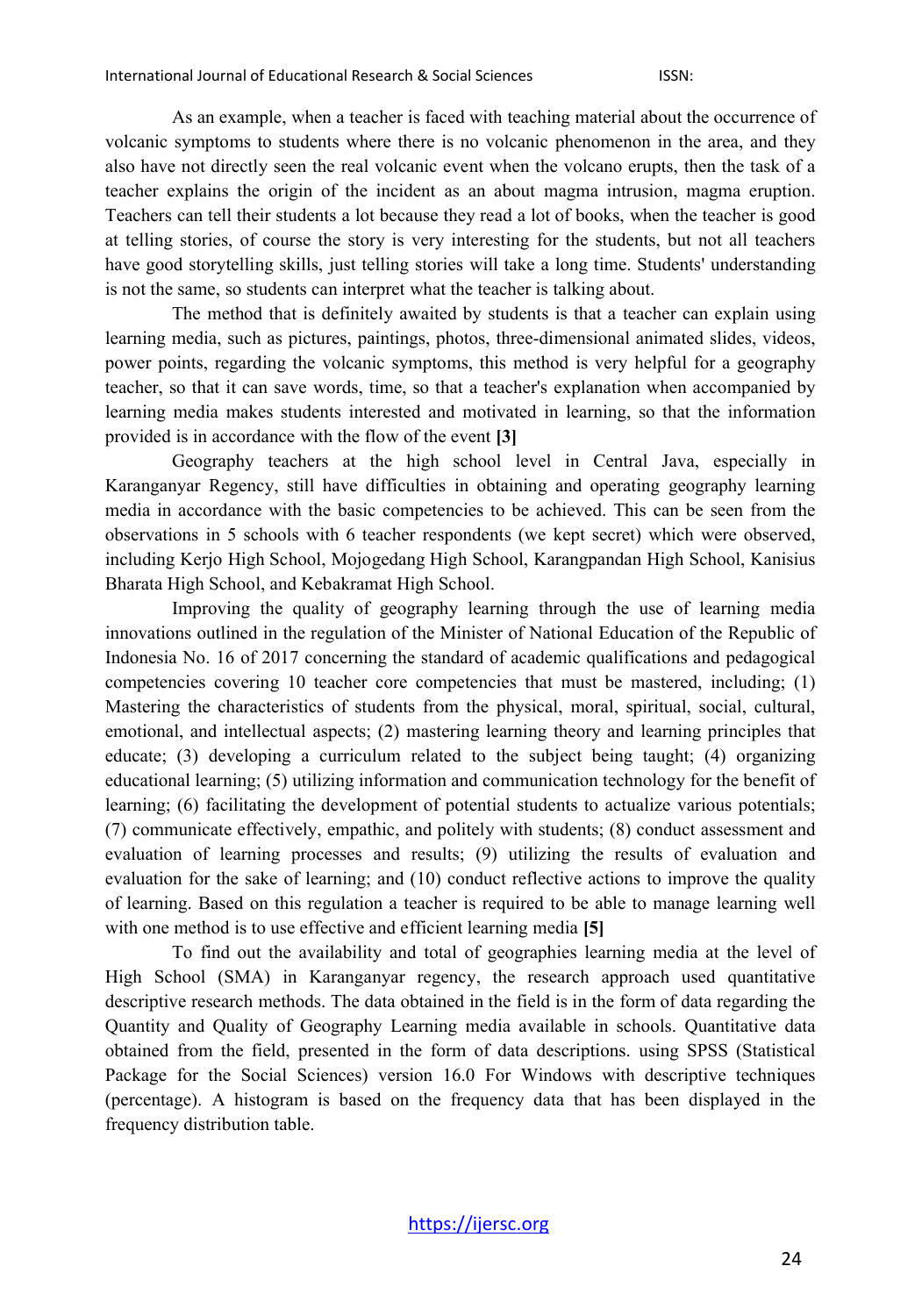### **III. METHODS**

This research is a descriptive research. Quantitative data obtained from the field, presented in the form of data descriptions. Data analysis techniques in this study using SPSS program (Statistical Package for the Social Sciences) version 16.0 for Windows with descriptive techniques (percentage). After the data is described, then proceed with data analysis. Data description, analysis intended includes the presentation of frequency distribution tables and histograms **[4]**

Frequency Table Specifies the interval class

To determine the length of the interval using the Sturges formula, namely:

 $K = 1 + 3.3$  Loq n

K : Number of data classes

n : Number of observation data

Log : Logarithm

Calculating the data range

To calculate the data range, the following formula is used:

The range of data = highest score - the lowest score

The Specifies the length of the class

To determine the length of the class used the following formula:

Histogram

 $\text{Class length} = \frac{\text{Data range}}{\text{Number of classes}}$ 

The histogram is based on the frequency data that has been displayed in the frequency distribution table

Variable Loss Table

The variable tendency table is the categorization of each score. The score is then grouped into three categories, namely low, medium, high. Categorization is carried out based on the Mean and Standard Deviation (SD) obtained. The level of variable tendency is divided into three variables according to Djemari Mardapi (2008: 123), the three categories are;

| $x \ge (M + 1SD)$  | : High  |                                        |  |
|--------------------|---------|----------------------------------------|--|
|                    |         | $(M-1SD) \leq x \leq (M+1SD)$ : Medium |  |
| $x \leq (M - 1SD)$ | $:$ Low |                                        |  |

This grouping is based on normal curves. The way to calculate the average expectation and standard deviation of expectations is as follows:

The average value hope / ideal (Mi)  $\frac{1}{2}$  (highest score + lowest score) Standard deviation of expectations / ideal (SDi) :  $1/6$  (highest score - lowest score)

After obtaining, the average results (mean expectations and standard deviation of expectations), then in this study consulted with high, medium and low assessment standards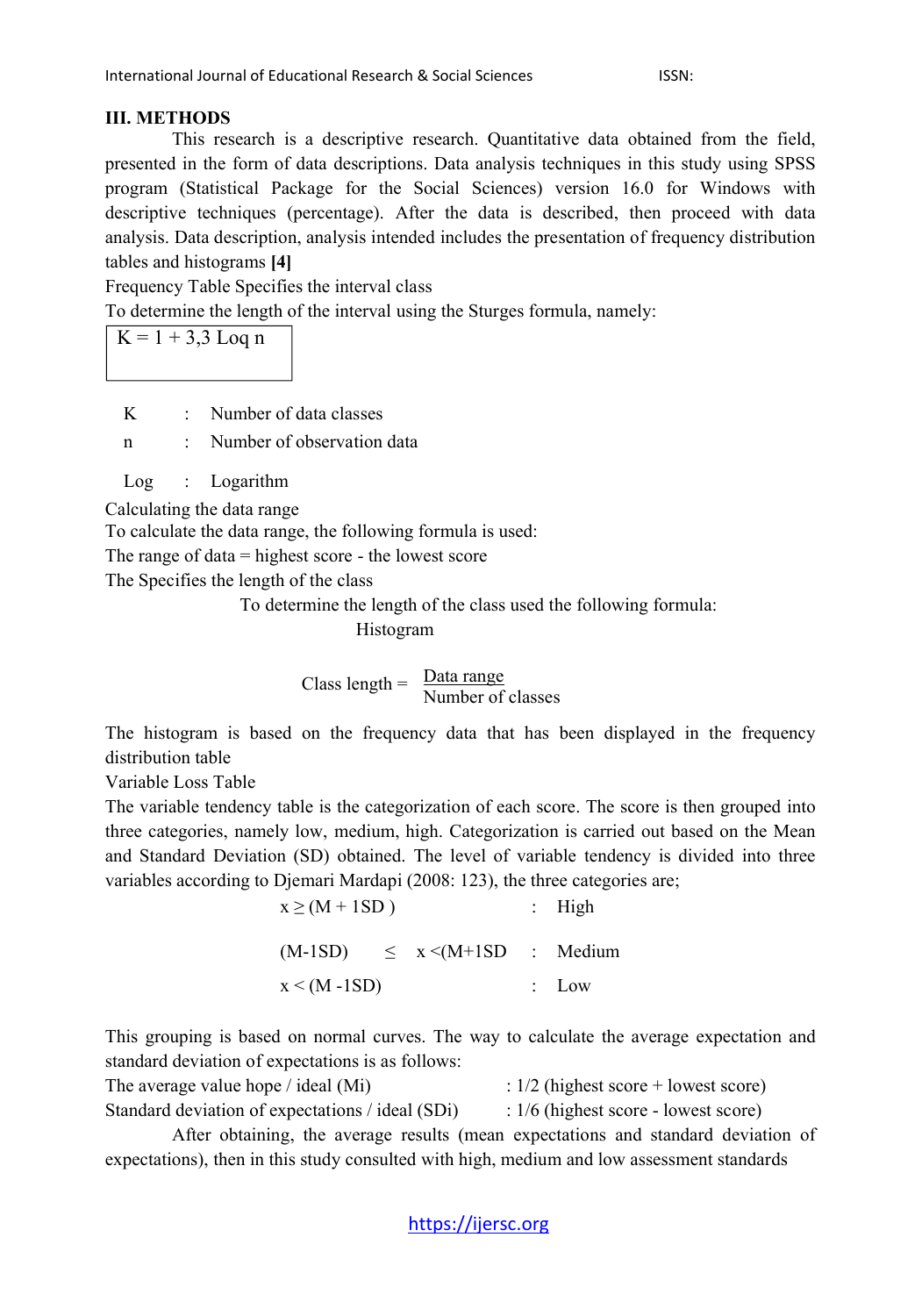#### **III.RESULT AND DISCUSSION**

The results obtained in the field by conducting observation visits and calculations obtained 2 results, namely (1) Quantity data on the number of geographies learning media in each High School (SMA) and; (2) Portrait of the condition of geographical learning media in high schools (SMA) in Karanganyar Regency. From the quantitative data on geography learning media in high schools (SMA) in the Karanganyar Regency are presented in table 1.0. 25

| ixaranganyar ixegeney in 2010 |                                           |                                                          |                |                |                |                |                                     |                |                |                |                |                |                |                |                |
|-------------------------------|-------------------------------------------|----------------------------------------------------------|----------------|----------------|----------------|----------------|-------------------------------------|----------------|----------------|----------------|----------------|----------------|----------------|----------------|----------------|
|                               | <b>KINDS</b>                              | <b>HIGH SCHOOLS</b>                                      |                |                |                |                |                                     |                | Σ              |                |                |                |                |                |                |
| <b>Number</b>                 | OF<br><b>MEDIA</b>                        |                                                          |                |                |                |                |                                     |                |                |                |                |                |                | 1              |                |
|                               |                                           | $\mathcal I$                                             | $\overline{c}$ | $\mathfrak{Z}$ | $\overline{4}$ | 5              | 6                                   | $\overline{7}$ | 8              | 9              | 10             | II             | 12             | $\overline{3}$ | $\overline{F}$ |
|                               |                                           |                                                          |                |                |                |                |                                     |                |                |                |                |                |                | 1              |                |
| 1                             | Atlas                                     | 20                                                       | 5              | 30             | 15             | 13             | 8                                   | 17             | 5              | $\overline{7}$ | 30             | 10             | 12             | $\overline{4}$ | 186            |
| $\overline{2}$                | Film / video                              | 1                                                        | ÷              | 20             | $\overline{2}$ | 32             | $\overline{4}$                      | 6              | 5              | $\overline{7}$ | $\overline{c}$ | 1              | $\overline{4}$ | $\overline{2}$ | 86             |
| 3                             | Picture                                   | 5                                                        | 1              | 16             | 8              | 5              | $\overline{2}$                      | $\overline{4}$ | $\overline{2}$ | $\overline{4}$ | 20             | $\overline{2}$ | 3              | $\overline{2}$ | 154            |
| $\overline{4}$                | Globe                                     | $\overline{c}$                                           | $\mathbf{1}$   | $\overline{2}$ | $\overline{2}$ | $\mathbf{1}$   | 1                                   | $\mathbf{1}$   | 1              | $\overline{2}$ | 5              | 1              | $\overline{2}$ | $\mathbf{1}$   | 22             |
| 5                             | Graph /<br>Chart                          | 1                                                        | 1              | $\overline{2}$ | 3              | 2              | 1                                   | $\overline{4}$ |                | $\overline{4}$ | $\overline{c}$ | 5              |                | 3              | 29             |
| 6                             | Handout                                   | 1                                                        |                | 3              | 3              | 3              | 3                                   | $\overline{2}$ | $\overline{2}$ | 3              |                | 1              | 3              | $\overline{c}$ | 26             |
|                               | Model/                                    |                                                          |                |                |                |                |                                     |                |                |                |                |                |                |                |                |
| 7                             | realia                                    | 4                                                        |                | 1              | $\overline{4}$ | 5              | $\overline{2}$                      | 3              | 9              | $\overline{c}$ | 1              | 6              |                | 3              | 40             |
| 8                             | Map                                       | 10                                                       | $\mathbf{1}$   | 22             | 5              | $\overline{2}$ | 10                                  | $\overline{7}$ | 6              | 3              | 3              | 8              | $\overline{2}$ | $\overline{4}$ | 73             |
|                               | Slide/                                    |                                                          |                |                |                |                |                                     |                |                |                |                |                |                |                |                |
| 9                             | Power point                               | 15                                                       | 14             | 30             | 16             | 15             | 18                                  | 20             | 6              | 22             | 15             | 12             | 16             | $\overline{4}$ | 203            |
|                               | Computer /                                |                                                          |                |                |                |                |                                     |                |                |                |                |                |                |                |                |
| 10                            | Laptop                                    | 60                                                       | 1              | 3              | $\overline{3}$ | 3              | 3                                   | 3              | 5              | 3              | $\mathbf{1}$   | $\overline{2}$ | $\overline{c}$ | $\overline{3}$ | 92             |
|                               | Total                                     | 11<br>9                                                  | 24             | 129            | 61             | 81             | 52                                  | 67             | 41             | 57             | 79             | 48             | 45             | 3<br>8         |                |
|                               | $\frac{0}{0}$                             |                                                          |                |                |                |                |                                     |                |                |                |                |                |                | 1              |                |
|                               |                                           | 10                                                       |                |                |                |                |                                     |                |                |                |                |                |                | $\mathbf{0}$   |                |
|                               |                                           | $\theta$                                                 | 70             | 100            | 100            | 100            | 100                                 | 100            | 90             | 100            | 90             | 100            | 90             | $\mathbf{0}$   |                |
|                               | <b>Information number of High School:</b> |                                                          |                |                |                |                |                                     |                |                |                |                |                |                |                |                |
|                               | 1.                                        | SMAN Jumapolo<br>SMAN Karangpandan<br>SMAN 1 Karanganyar |                |                |                | 8.             | <b>SMAN</b> Mojogedang              |                |                |                |                |                |                |                |                |
|                               | 2.                                        |                                                          |                |                |                | 9.             | SMAN Kerjo<br>SMA Muh 1 Karanganyar |                |                |                |                |                |                |                |                |
|                               | 3.                                        |                                                          |                |                |                | 10.            |                                     |                |                |                |                |                |                |                |                |
|                               | 4.                                        | SMAN 2 Karanganyar                                       |                |                |                | 11.            | <b>SMA Kanisius Bharata</b>         |                |                |                |                |                |                |                |                |
|                               | 5.                                        | <b>SMAN</b> Colomadu                                     |                |                |                |                | 12.<br>SMA Muh 5 jaten Karanganyar  |                |                |                |                |                |                |                |                |
|                               | 6.<br>SMAN Gondangrejo                    |                                                          |                |                |                | 13.            | SMA Muh 3 Gondangreio               |                |                |                |                |                |                |                |                |

| Table 1. The Availability and Total of Geographic Learning Media or High Schools in The |                             |  |  |
|-----------------------------------------------------------------------------------------|-----------------------------|--|--|
|                                                                                         | Karanganyar Regency in 2016 |  |  |

From the data above obtained some information, namely; (1) The use of learning Media at high school geography in Karanganyar Regency is still dominated by physical media with a total of 7 items and in every high school having it; and (2) The use of Learning Media based on electronic digital information is only 3 items in some state schools with the quality of Human Resources teachers having a strata 2 education;

7. SMAN Kebakramat

For the condition of the high school geography learning media, the observations are divided into two conditions, namely; (1) Conditions for improper use, on physical learning media due to lack of care and age factors. Besides this learning media is no longer relevant to the development of geographic information so students and teachers are reluctant to use in classroom learning. (2) Conditions for use on electronic digital media-based learning media in the form of Computers, Laptops, Film / Video Files, and Material Files in PowerPoint Forms.

[https://ijersc.org](https://ijersc.org/)